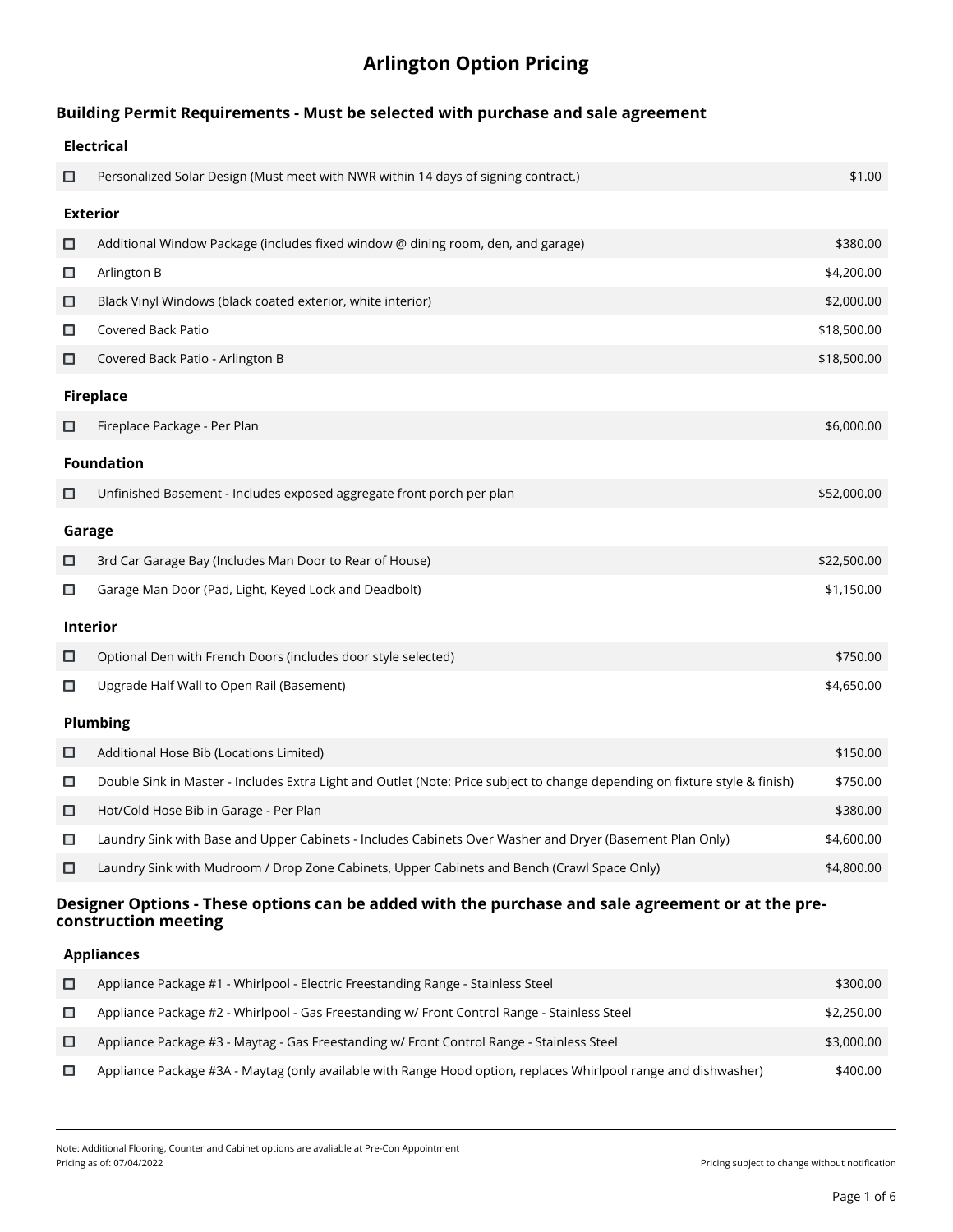# **Appliances**

| □      | Appliance Package #4 - KitchenAid - Gas Freestanding w/ Front Control Range - Stainless Steel                                                                          | \$3,800.00 |
|--------|------------------------------------------------------------------------------------------------------------------------------------------------------------------------|------------|
| □      | Appliance Package #4A - KitchenAid (only available with Range Hood option, replaces Whirlpool range and dishwasher)                                                    | \$700.00   |
| □      | Personalized Appliance Package (Must Meet with Fred's Appliance Two Weeks Prior To Pre-Construction Date)                                                              | \$1.00     |
| $\Box$ | Range Hood - 36" Stainless Steel (includes Whirlpool gas range and dishwasher, Sharp microwave drawer, under cabinet<br>lighting, and Group A full height back splash) | \$6,000.00 |
|        | <b>Cabinets</b>                                                                                                                                                        |            |
| □      | 3-Drawer Base Cabinet in lieu of Standard Base Cabinet (Permitted Locations Only)                                                                                      | \$425.00   |
| □      | 3-Drawer Corner Cabinet in lieu of Standard Corner Cabinet                                                                                                             | \$900.00   |
| □      | 42" Upper Cabinets                                                                                                                                                     | \$625.00   |
| □      | 54" Upper Cabinets                                                                                                                                                     | \$2,800.00 |
| □      | Cabinet Door Upgrade - Laredo, Savannah, Skyline or Somerset Door Styles                                                                                               | \$1,000.00 |
| □      | Cabinet Knobs - Whole House                                                                                                                                            | \$800.00   |
| □      | Cabinets Over Washer and Dryer (58" above finished floor)                                                                                                              | \$900.00   |
| □      | Mudroom / Drop Zone Cabinets - Includes Cabinets Over Washer and Dryer (Basement Plan Only)                                                                            | \$4,800.00 |
| □      | Pullout Garbage and Recycling Center (Two-Bin, Max 21" Cabinet Width; Pre-Determined Location)                                                                         | \$575.00   |
| □      | Standard Rollout Shelves (3"; 2 rollouts per cabinet; base cabinets only, priced per cabinet)                                                                          | \$400.00   |
| □      | Upgrade to Hickory Cabinets                                                                                                                                            | \$700.00   |
| □      | Upgrade to Painted Cabinets (Maple Wood Only)                                                                                                                          | \$2,400.00 |
|        | <b>Countertops</b>                                                                                                                                                     |            |
| □      | Granite Countertops Group A - Kitchen                                                                                                                                  | \$3,390.00 |
| □      | Granite Countertops Group A - Main Bath                                                                                                                                | \$650.00   |
| □      | Granite Countertops Group A - Master Bath                                                                                                                              | \$770.00   |
| □      | Quartz Countertops Group B - Kitchen                                                                                                                                   | \$5,370.00 |
| □      | Quartz Countertops Group B - Laundry                                                                                                                                   | \$450.00   |
| □      | Quartz Countertops Group B - Main Bath                                                                                                                                 | \$920.00   |
| □      | Quartz Countertops Group B - Master Bath                                                                                                                               | \$1,130.00 |
|        | <b>Electrical</b>                                                                                                                                                      |            |
| □      | Additional Coaxial Jacks (Each) - Added via Red Line                                                                                                                   | \$70.00    |
| $\Box$ | Additional Light Switch                                                                                                                                                | \$75.00    |
| □      | Additional Outlet - 110-V Duplex Receptacle (Each) - Added via Red Line                                                                                                | \$75.00    |
| $\Box$ | Can Light - 2ea (replaces standard surface mount light fixture)                                                                                                        | \$180.00   |
| □      | Can Light - 4ea (replaces standard surface mount light fixture)                                                                                                        | \$300.00   |
| □      | Can Light with Switch - 2ea (in addition to other light fixtures in space)                                                                                             | \$250.00   |
| □      | Can Light with Switch - 4ea (in addition to other light fixtures in space)                                                                                             | \$370.00   |
|        |                                                                                                                                                                        |            |

Note: Additional Flooring, Counter and Cabinet options are avaliable at Pre-Con Appointment

Pricing subject to change without notification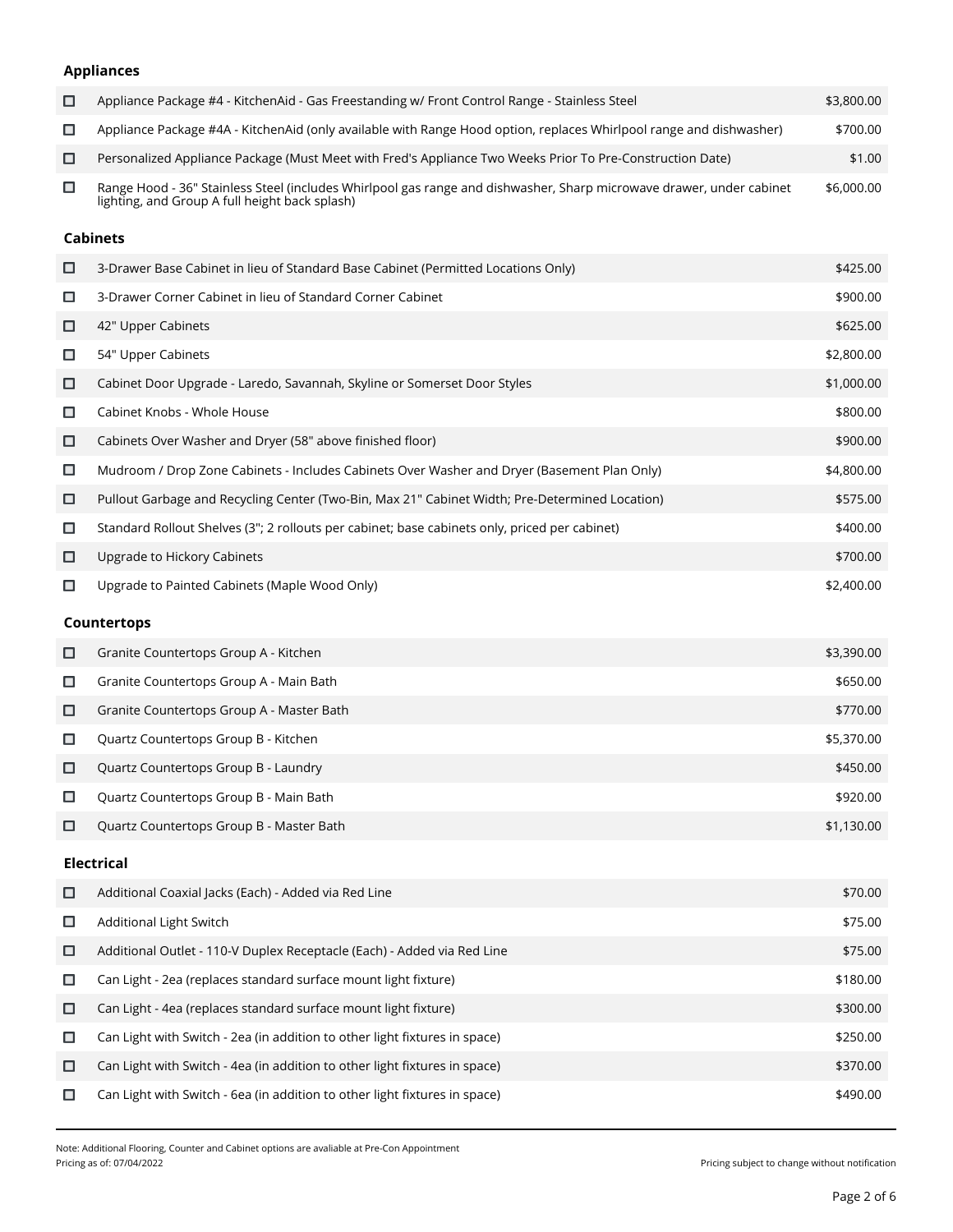### **Electrical**

| □      | Cat-6 Data Outlets (For Future Exterior Cameras) - Added via Red Line                                                                                                                                | \$135.00   |
|--------|------------------------------------------------------------------------------------------------------------------------------------------------------------------------------------------------------|------------|
| □      | Cat-6 Data Outlets - Added via Red Line                                                                                                                                                              | \$135.00   |
| □      | Ceiling Fan (in addition to other light fixtures in space)                                                                                                                                           | \$600.00   |
| □      | Ceiling Fan (replaces surface mount light fixture)                                                                                                                                                   | \$550.00   |
| □      | Ceiling Fan Pre-Wire (in addition to light fixtures in space) - Interior Only; Does Not Include Fan                                                                                                  | \$200.00   |
| □      | Ceiling Fan Pre-Wire (replaces light fixture) - Interior Only; Does Not Include Fan                                                                                                                  | \$125.00   |
| о      | Dedicated 110V/20 Amp Outlet - Media/Office                                                                                                                                                          | \$200.00   |
| □      | Dedicated 220V/20 Amp Outlet - Interior                                                                                                                                                              | \$275.00   |
| □      | Dedicated 220V/30 Amp Outlet - Exterior                                                                                                                                                              | \$500.00   |
| □      | Dedicated 220V/30 Amp Outlet - Interior                                                                                                                                                              | \$300.00   |
| □      | <b>Dedicated Freezer Circuit</b>                                                                                                                                                                     | \$155.00   |
| □      | Dimmer Switch (Each) - Added via Red Line                                                                                                                                                            | \$95.00    |
| □      | Electric Vehicle Charger with 3.8kW Inverter, Level 2 J1772 Charging Connector and 25ft Cord - Solar Powered and Grid-<br>Tied (Located within 5ft of Electrical Panel; Requires Solar Panel System) | \$1,700.00 |
| $\Box$ | Exterior Waterproof Outlet (Each) - Added via Red Line                                                                                                                                               | \$100.00   |
| □      | Floor Outlet - Each                                                                                                                                                                                  | \$215.00   |
| □      | Flush Mount Ceiling Light with Switch - 1ea (in addition to other light fixtures in space)                                                                                                           | \$90.00    |
| □      | Hot Tub 50 Amp Prewire - (Buyer's Responsibility to Verify Compatibility)                                                                                                                            | \$775.00   |
| □      | LED Disk Light with Switch - 1ea (in addition to other light fixtures in space)                                                                                                                      | \$75.00    |
| □      | Pendant Lighting at Kitchen Bar (2) - Rough In Only                                                                                                                                                  | \$200.00   |
| □      | Pendant Lighting at Kitchen Bar - Group A (2ea)                                                                                                                                                      | \$400.00   |
| □      | Pendant Lighting at Kitchen Bar - Group B (2ea)                                                                                                                                                      | \$600.00   |
| □      | Pendant Lighting at Kitchen Bar - Group C (2ea)                                                                                                                                                      | \$850.00   |
| □      | Smart Dimmer Switch (Each)                                                                                                                                                                           | \$125.00   |
| □      | Smart Dimmer Switch: 3-way (Includes Dimmer Switch and Accessory Switch)                                                                                                                             | \$200.00   |
| □      | Smart Dimmer Switch: 4-way (Includes Dimmer Switch and 2ea Accessory Switches)                                                                                                                       | \$275.00   |
| □      | Smurf Tube with Additional Outlet - Added via Red Line                                                                                                                                               | \$185.00   |
| □      | Soffit Outlet (Each) - Added via Red Line                                                                                                                                                            | \$140.00   |
| □      | Soffit Outlet w/Switch (Each) - Added via Red Line                                                                                                                                                   | \$250.00   |
| О      | Switched Exterior Waterproof Outlet (Each) - Added via Red Line                                                                                                                                      | \$135.00   |
| □      | Switched Outlet - 110-V Duplex Receptacle (Each) - Added via Red Line                                                                                                                                | \$110.00   |
| □      | Two Gang Outlet                                                                                                                                                                                      | \$95.00    |
| □      | <b>Under Cabinet Lighting</b>                                                                                                                                                                        | \$575.00   |
| □      | Wire & Cap with Switch for Future Light                                                                                                                                                              | \$75.00    |
|        |                                                                                                                                                                                                      |            |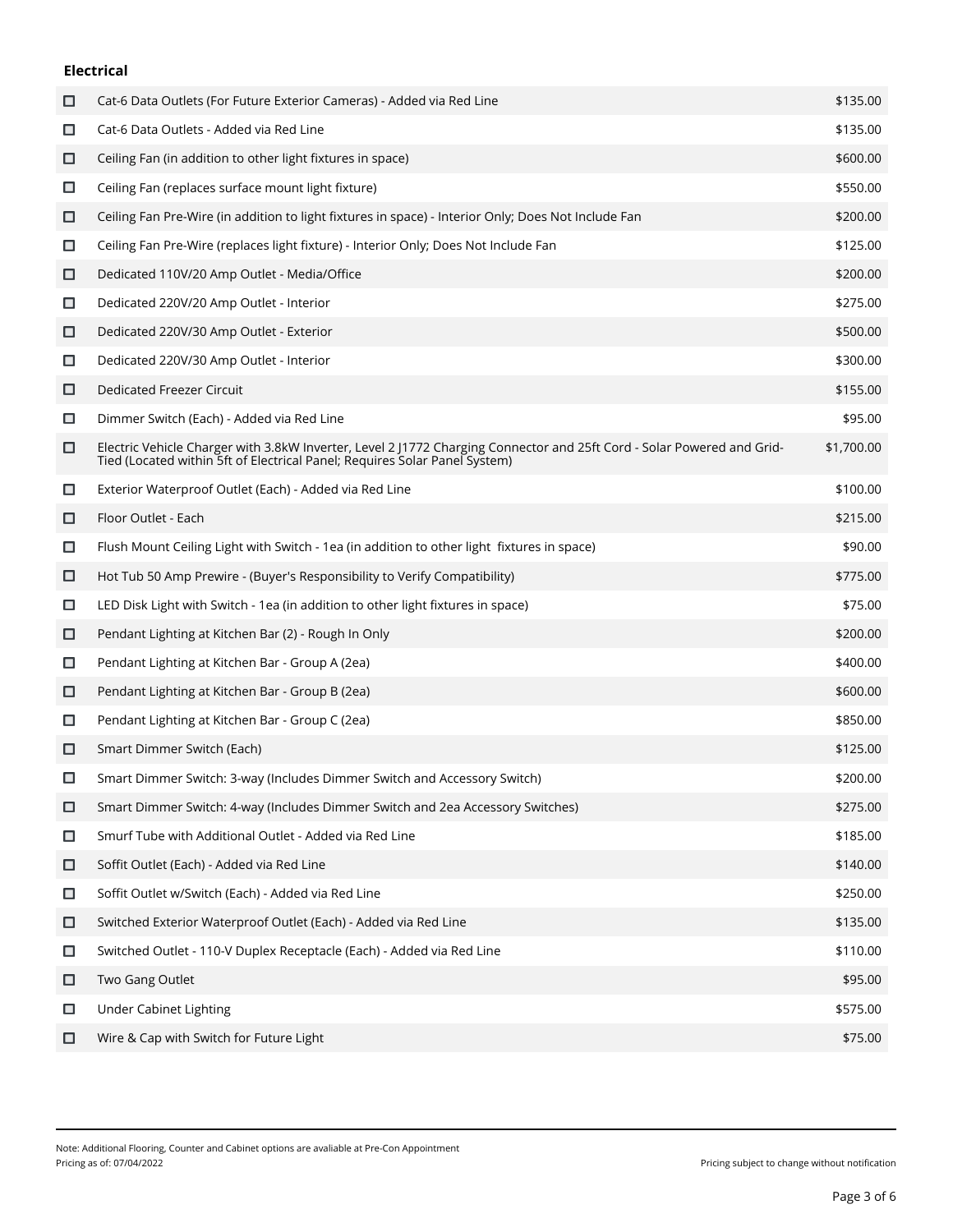### **Exterior**

| □           | Exterior Concrete - Additional Broomed Finished Concrete Per SQFT (flat areas only)                                                  | \$10.00    |  |
|-------------|--------------------------------------------------------------------------------------------------------------------------------------|------------|--|
| □           | Exterior Concrete - Upgrade to Exposed Aggregate Finish - Per SQFT for Flat Areas                                                    | \$4.00     |  |
| □           | Garage Stone Accent                                                                                                                  | \$1,200.00 |  |
| □           | Garage Stone Accent - 3rd Car Garage Option                                                                                          | \$750.00   |  |
| □           | Garage Stone Accent - Arlington B                                                                                                    | \$2,700.00 |  |
| □           | Landscape: Upgraded Front Yard Landscaping (includes sod, concrete mow curbing, choice of rock in planter beds and<br>larger plants) | \$1,200.00 |  |
| □           | Rear Yard Landscaping (Bid Must Be Requested One Week Prior To Pre-Construction Date)                                                | \$1.00     |  |
| □           | <b>Stone Columns</b>                                                                                                                 | \$1,990.00 |  |
| □           | Upgraded Front Door - Masonite Stained Wood Door, 4-Lite w/ Rain Glass                                                               | \$2,500.00 |  |
| □           | Upgraded Front Door - Rogue Valley Stained Wood Door, 9-Lite w/ Clear Glass                                                          | \$1,800.00 |  |
| □           | Upgraded Front Door - Therma Tru Pulse - 3-Lite Smooth Fiberglass w/ Chinchilla Glass                                                | \$950.00   |  |
| □           | Upgraded Front Door - Therma Tru Smooth Star 601 - Half-Lite Smooth Fiberglass w/ Clear Glass                                        | \$575.00   |  |
|             | <b>Fireplace</b>                                                                                                                     |            |  |
| □           | Stone Surround on Fireplace                                                                                                          | \$1,000.00 |  |
| Garage      |                                                                                                                                      |            |  |
| □           | Belt Drive Garage Door Opener - Wi-Fi Capable (Each Door)                                                                            | \$250.00   |  |
| □           | Finish Interior of Garage: Includes Texture and White Paint                                                                          | \$2,290.00 |  |
| □           | Finish Interior of Garage: Includes Texture and White Paint (Includes 3 Car Garage)                                                  | \$3,340.00 |  |
| □           | Garage Door Upgrade - Carriage Panel                                                                                                 | \$650.00   |  |
| □           | Garage Door Upgrade - Carriage Panel (3rd Car)                                                                                       | \$450.00   |  |
| □           | Windows in 3rd Car Garage Door                                                                                                       | \$300.00   |  |
| □           | Windows in Garage Door (Non-Insulated Glass)                                                                                         | \$600.00   |  |
| <b>HVAC</b> |                                                                                                                                      |            |  |
| □           | Gas Piping for Range                                                                                                                 | \$500.00   |  |
| □           | Gas Stub to Exterior                                                                                                                 | \$550.00   |  |
|             | Interior                                                                                                                             |            |  |
| □           | <b>Chamfered Drywall Corners</b>                                                                                                     | \$1,400.00 |  |
| $\Box$      | Closet Organization System - Master Closet                                                                                           | \$3,900.00 |  |
| □           | Closet Organization System - Master Closet (Basement Layout)                                                                         | \$3,850.00 |  |
| $\Box$      | Closet Organization System - Pantry                                                                                                  | \$850.00   |  |
| □           | Door Hardware - Lever Handles w/ Front Door Handleset (Multiple Styles and Finishes Available)                                       | \$600.00   |  |
| $\Box$      | Interior Door Upgrade: Denman/Yarrow/Mercer/Aberdeen Doors (Whole House)                                                             | \$500.00   |  |
| □           | Optional Door at Master Walk-in Closet                                                                                               | \$400.00   |  |
|             |                                                                                                                                      |            |  |

Note: Additional Flooring, Counter and Cabinet options are avaliable at Pre-Con Appointment

Pricing subject to change without notification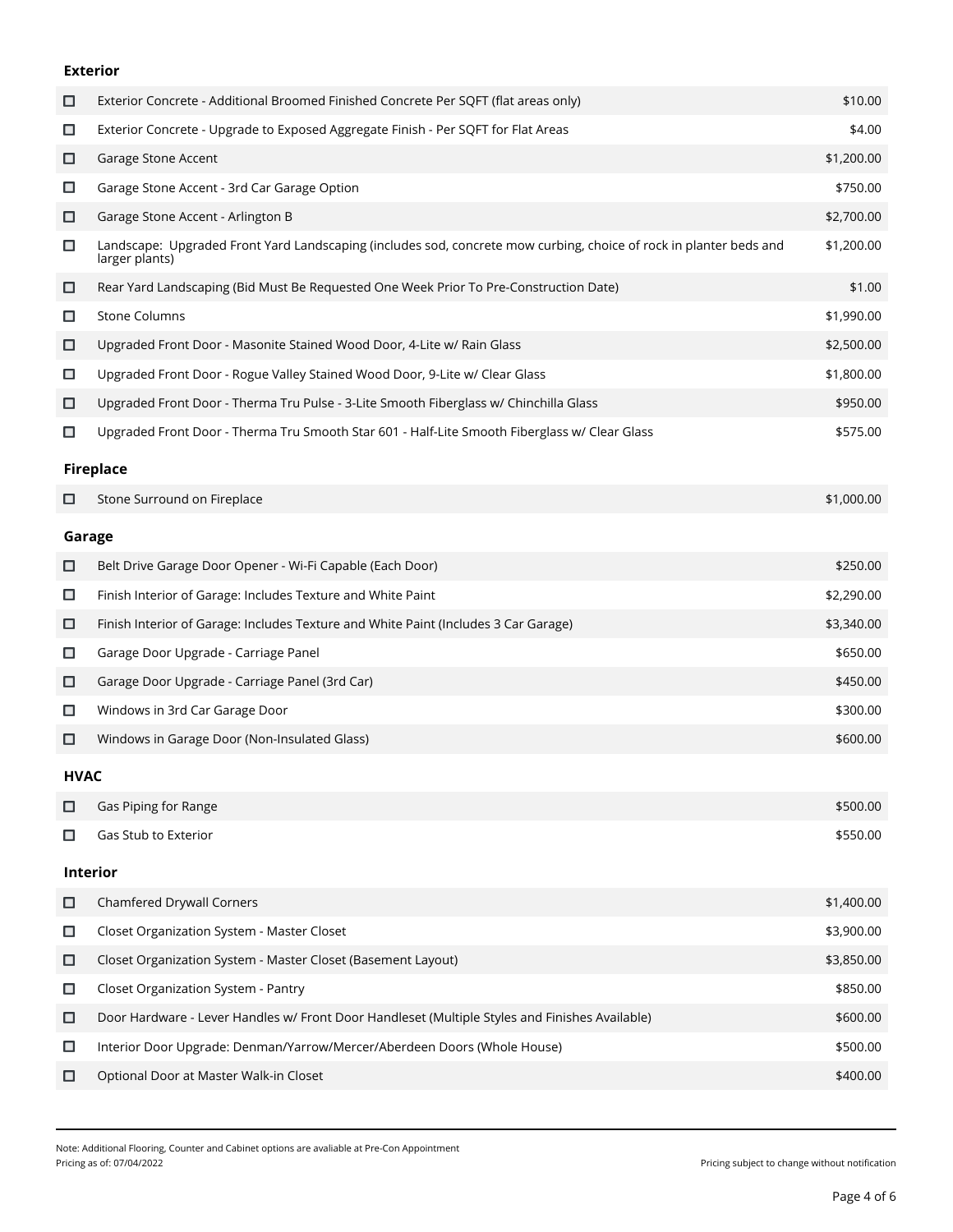### **Interior**

| □      | Trim Package A [Site Painted; 3-1/4" Base; Windows: Sill & Apron (Excludes Clerestory, Transoms and Sills Above 5 Feet);<br>Closet: No Wrap; Skirts at Stairs]                                                | \$3,300.00 |
|--------|---------------------------------------------------------------------------------------------------------------------------------------------------------------------------------------------------------------|------------|
| □      | Trim Package B [Site Painted; 5-1/4" Base Main Floor, 3-1/4" Base Upper; Windows: Full Wrap Throughout (Excludes<br>Clerestory); Closets: Full Wrap; Skirts at Stairs; Cased Openings as Designated on Plans] | \$7,300.00 |
|        | <b>Plumbing</b>                                                                                                                                                                                               |            |
| □      | Additional Shelf in Shower (EA) - Requires Tiled Shower Walls                                                                                                                                                 | \$150.00   |
| $\Box$ | Grab Bar (24"; Finish to Match Plumbing Fixtures; Location Pre-Determined and Only Available with Tiled Walls)                                                                                                | \$350.00   |
| □      | Handheld Showerhead to Replace Existing Showerhead (Finish to Match Other Plumbing Fixtures)                                                                                                                  | \$100.00   |
| □      | Kitchen Sink - Cast Iron Farmhouse, Single Bowl (Only Available with Granite or Quartz)                                                                                                                       | \$1,650.00 |
| □      | Kitchen Sink - Composite Equal Compartment, Multiple Colors Available (Only Available with Granite or Quartz)                                                                                                 | \$500.00   |
| □      | Kitchen Sink - Composite Single Bowl - Specify From Available Colors                                                                                                                                          | \$650.00   |
| □      | Kitchen Sink - Stainless Farmhouse Single or Double Bowl (Only Available with Granite or Quartz)                                                                                                              | \$1,150.00 |
| $\Box$ | Kitchen Sink - Stainless Single Bowl (Only Available with Granite or Quartz)                                                                                                                                  | \$75.00    |
| □      | Plumbing Fixtures: Align Brushed Gold (Bath Hardware to Match)                                                                                                                                                | \$2,550.00 |
| $\Box$ | Plumbing Fixtures: Align Brushed Nickel (Bath Hardware to Match)                                                                                                                                              | \$2,100.00 |
| □      | Plumbing Fixtures: Align Chrome (Bath Hardware to Match)                                                                                                                                                      | \$1,000.00 |
| $\Box$ | Plumbing Fixtures: Align Matte Black (Bath Hardware to Match)                                                                                                                                                 | \$2,150.00 |
| □      | Plumbing Fixtures: Belfield Brushed Nickel (Bath Hardware to Match)                                                                                                                                           | \$2,000.00 |
| $\Box$ | Plumbing Fixtures: Belfield Chrome (Bath Hardware to Match)                                                                                                                                                   | \$950.00   |
| □      | Plumbing Fixtures: Belfield Oil Rubbed Bronze (Bath Hardware to Match)                                                                                                                                        | \$2,300.00 |
| □      | Plumbing Fixtures: Eva Brushed Nickel (Bath Hardware to Match)                                                                                                                                                | \$1,200.00 |
| □      | Plumbing Fixtures: Eva Oil Rubbed Bronze (Bath Hardware to Match)                                                                                                                                             | \$1,300.00 |
| □      | Plumbing Fixtures: Genta Brushed Nickel (Bath Hardware to Match)                                                                                                                                              | \$1,000.00 |
| □      | Plumbing Fixtures: Genta Chrome (Bath Hardware to Match)                                                                                                                                                      | \$300.00   |
| □      | Plumbing Fixtures: Genta Matte Black (Bath Hardware to Match)                                                                                                                                                 | \$1,050.00 |
| □      | Second Shower Head - Handheld Shower w/ Slidebar (Finish to Match Other Plumbing Fixtures)                                                                                                                    | \$950.00   |
| $\Box$ | Second Shower Head - Master Shower (Note: Price subject to change depending on fixture style & finish)                                                                                                        | \$575.00   |
| □      | Second Shower Head - Rainshower (10", mounted from ceiling, finish to match other plumbing fixtures)                                                                                                          | \$1,200.00 |
| $\Box$ | Shower Enclosure: Barn Door Shower Door w/ Tiled Shower Walls (Includes 2 Shelves)                                                                                                                            | \$7,200.00 |
| □      | Shower Enclosure: Framed 5ft By-Pass Door - BN or ORB                                                                                                                                                         | \$1,450.00 |
| □      | Shower Enclosure: Framed 5ft By-Pass Door - Chrome                                                                                                                                                            | \$1,300.00 |
| □      | Shower Enclosure: Framed 5ft By-Pass Door - Black                                                                                                                                                             | \$2,100.00 |
| □      | Shower Enclosure: Framed Shower Door (Black) w/ Tiled Shower Walls (Includes 2 Shelves)                                                                                                                       | \$5,000.00 |
| □      | Shower Enclosure: Framed Shower Door (BN or ORB) w/ Tiled Shower Walls (Includes 2 Shelves)                                                                                                                   | \$4,400.00 |
| $\Box$ | Shower Enclosure: Framed Shower Door (Chrome) w/ Tiled Shower Walls (Includes 2 Shelves)                                                                                                                      | \$4,300.00 |
| □      | Shower Enclosure: Frameless Shower Door w/ Tiled Shower Walls (Includes 2 Shelves)                                                                                                                            | \$6,400.00 |